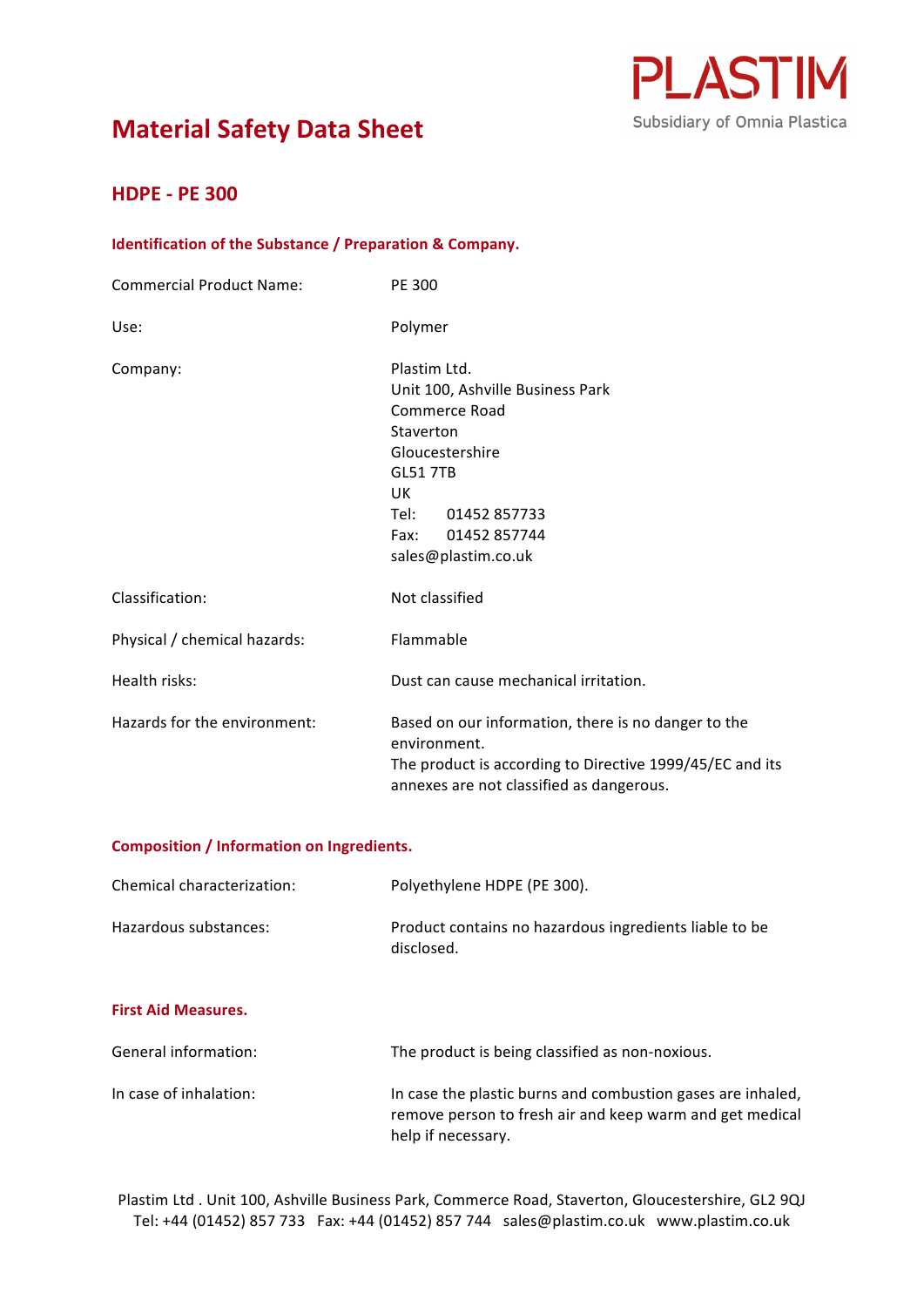| In case of skin contact: | Burns caused by molten material on skin need to be rapidly<br>cooled down with water; do not attempt removal of plastic<br>without medical assistance. If irritation develops, seek<br>medical attention. |
|--------------------------|-----------------------------------------------------------------------------------------------------------------------------------------------------------------------------------------------------------|
| In case of eye contact:  | Flush eyes well with copious quantities of water. Seek<br>medical attention, if irritation persists.                                                                                                      |
| In case of ingestion:    | The product is non-noxious; no first aid procedures are<br>required.                                                                                                                                      |

## **Firefighting Measures.**

| Suitable extinguishing media:<br>Particular endangerments by Fire<br>fighting and hazardous Combustion<br>products: | Water, foam, gaseous and dry extinguishing media.<br>Hazardous combustion products may emerge, apart from<br>harmless water (H2O); carbon dioxide (CO2) and mainly<br>carbon monoxide (CO) depending on the amount of<br>available environmental oxygen, containing ketones and<br>aldehyde. Formation of further decomposition and<br>oxidation products depends upon the fire conditions.<br>Under special fire conditions traces of other toxic<br>substances are possible. |
|---------------------------------------------------------------------------------------------------------------------|--------------------------------------------------------------------------------------------------------------------------------------------------------------------------------------------------------------------------------------------------------------------------------------------------------------------------------------------------------------------------------------------------------------------------------------------------------------------------------|
| Firefighting:                                                                                                       | Approved pressure demand breathing apparatus and<br>protective clothing should be used for all fires.                                                                                                                                                                                                                                                                                                                                                                          |
| Additional information:                                                                                             | Residues after the fire, after appropriate rules dispose.                                                                                                                                                                                                                                                                                                                                                                                                                      |

### **Accidental Release Measures.**

| Personal precautions:     | N/A                |
|---------------------------|--------------------|
| Environmental precaution: | N/A                |
| Methods for cleaning up:  | Mechanical removal |

## **Handling & Storage:**

| Advice on safe handling: | During machining of the stock shapes, evacuate swarf to<br>prevent slipping or tripping.                                                                |
|--------------------------|---------------------------------------------------------------------------------------------------------------------------------------------------------|
| Storage:                 | Store inert product dry and cool. Keep storage and working<br>areas sufficiently ventilated. Keep away from source of<br>flame, heat and ignition.      |
|                          | Due to the risk of collapsing, do not stack more than 2<br>pallets on top of each other. Pallets should not stack on top<br>of each other along aisles. |

Plastim Ltd . Unit 100, Ashville Business Park, Commerce Road, Staverton, Gloucestershire, GL2 9QJ Tel: +44 (01452) 857 733 Fax: +44 (01452) 857 744 sales@plastim.co.uk www.plastim.co.uk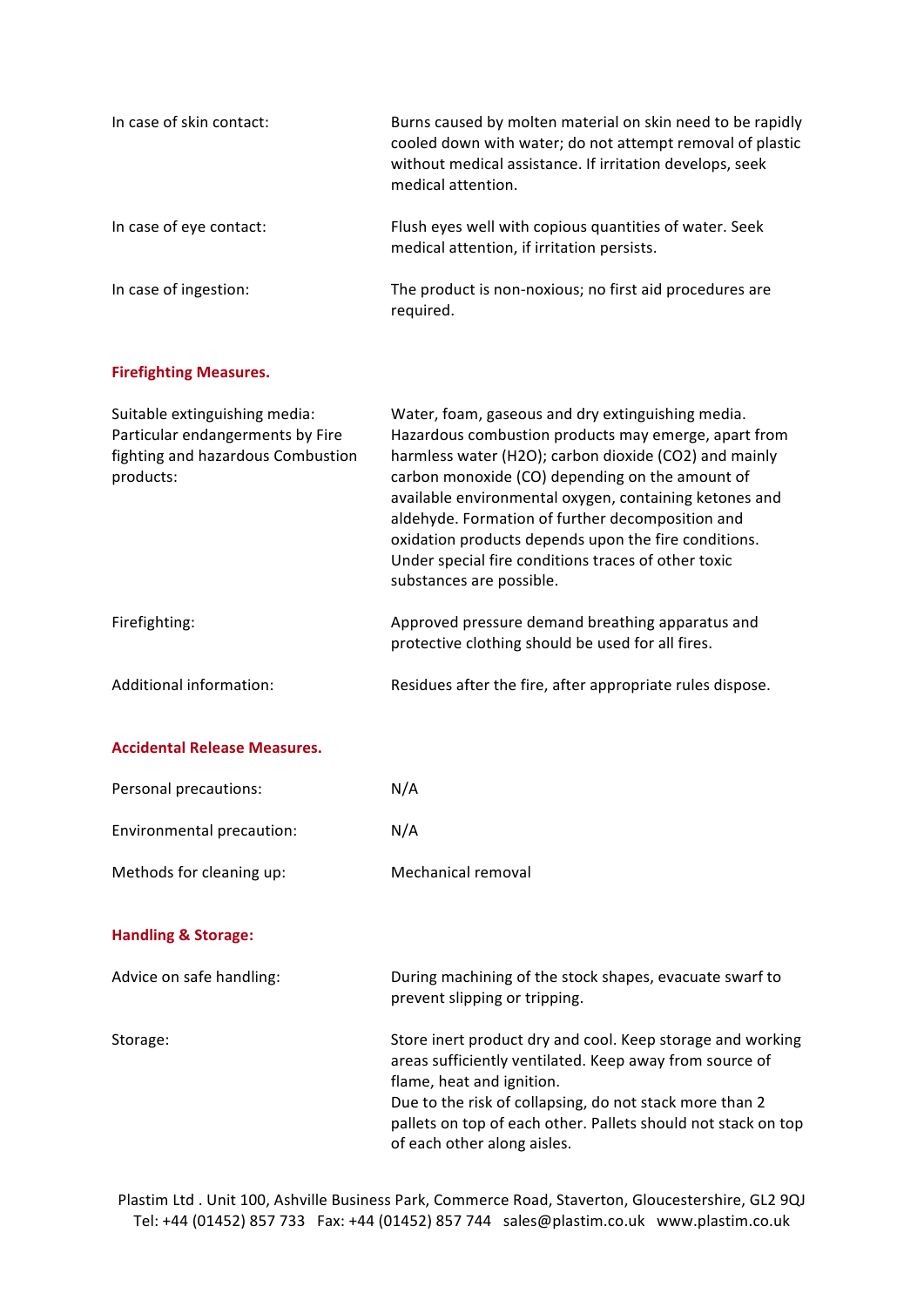## **Exposure Controls / Personal Protection.**

| Ingredients with occupational<br>exposure limits to be monitored:         | None.                                                                                                                                                                                                                                                                                                                                                |
|---------------------------------------------------------------------------|------------------------------------------------------------------------------------------------------------------------------------------------------------------------------------------------------------------------------------------------------------------------------------------------------------------------------------------------------|
| Personal (body) protection<br>General protective and hygiene<br>measures: | Keep the workplace sufficiently ventilated; thereby smoking;<br>eating and drinking are not allowed.<br>Continuous supply of fresh air to the workplace together<br>with removal of processing fumes through exhaust systems<br>is recommended. Avoid breathing in gaseous degradation<br>products and dust that may result by material overheating. |
| Hand protection:                                                          | Safety gloves in case of contact with warm material                                                                                                                                                                                                                                                                                                  |
| Eye protection:                                                           | Safety goggles or shield during machining                                                                                                                                                                                                                                                                                                            |
| Body protection:                                                          | Working clothes                                                                                                                                                                                                                                                                                                                                      |
| Respiratory protection:                                                   | Adequate ventilation at workplace is required                                                                                                                                                                                                                                                                                                        |

## **Physical & Chemical Properties.**

| <b>Physical state</b><br>(rods / plates)     |                   |
|----------------------------------------------|-------------------|
| Solid<br>Aggregate:                          |                   |
| Colour:<br>Product-specific                  |                   |
| Slight, product-specific<br>Odour:           |                   |
| <b>Safety related facts</b>                  |                   |
| N/A<br>Boiling point:                        |                   |
| 135 °C<br>Melting point:                     | (DIN/EN/ISO 3146) |
| N/A<br>Corrosion temperature:                |                   |
| N/A<br>Flash point:                          |                   |
| N/A<br>Self-ignition temperature:            | (ASTM D1929)      |
| Explosion hazard or limit:<br>Non explosive  |                   |
| Oxidizing characteristics:<br>None           |                   |
| $0.96$ g/cm <sup>3</sup><br>Density (20 °C): | (ISO 1183)        |
| Solubility (in water 20 °C):<br>Insoluble    |                   |
| N/A<br>Viscosity:                            |                   |

## **Stability & Reactivity.**

| Conditions to avoid:              | Temperatures above melting point. |                  |
|-----------------------------------|-----------------------------------|------------------|
| Material to avoid:                | Strong oxidant.                   |                  |
| Hazardous decomposition products: | Carbon monoxide (CO)              | CAS-No. 630-08-0 |

Plastim Ltd . Unit 100, Ashville Business Park, Commerce Road, Staverton, Gloucestershire, GL2 9QJ Tel: +44 (01452) 857 733 Fax: +44 (01452) 857 744 sales@plastim.co.uk www.plastim.co.uk